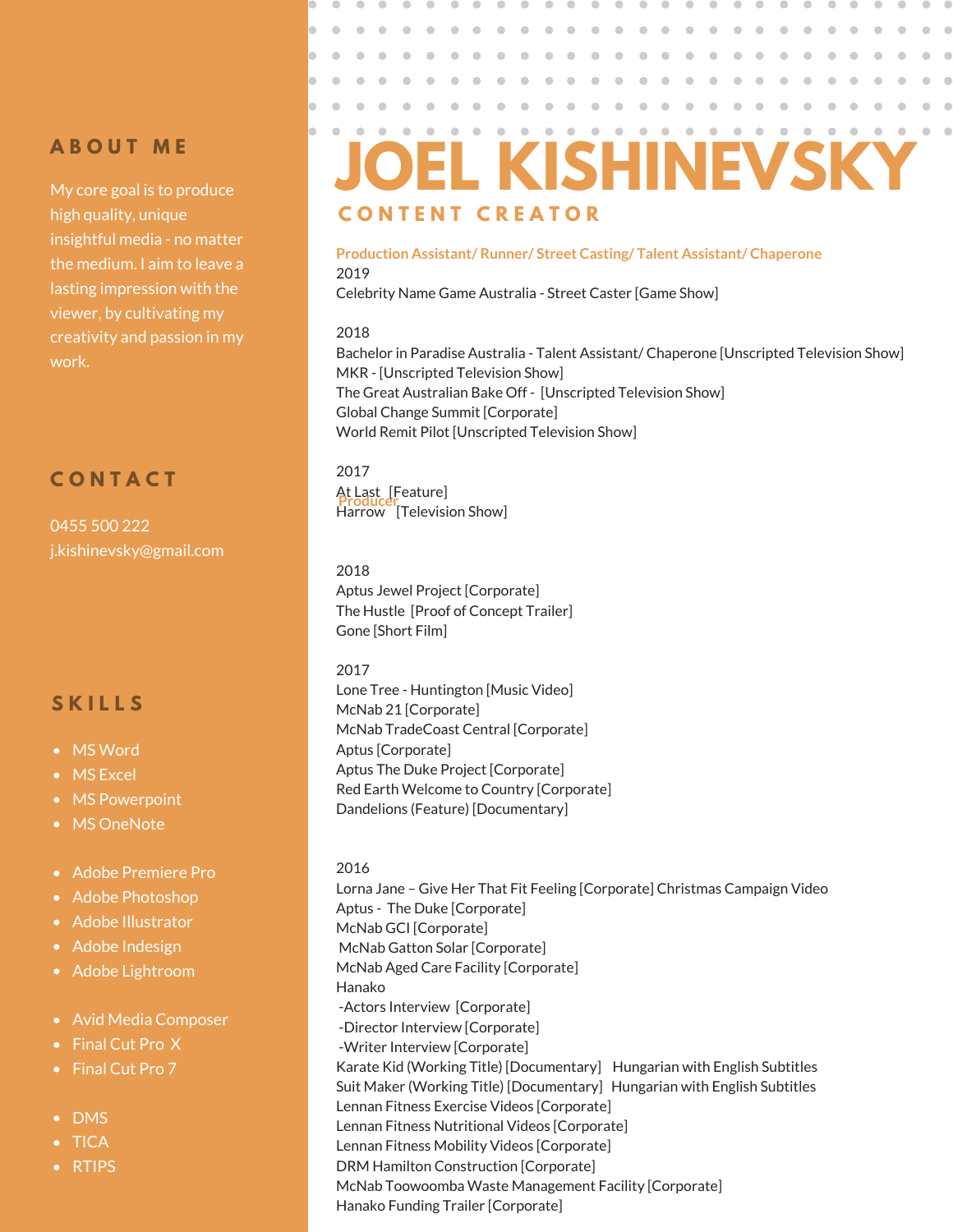# **S K I L L S**

- CAMERA
- Sony Fs7, F3, F5, A7Sii, NX5 Canon – 5D Mark II, III, IV & 7D
- Drone DJI Phantom 4
- AUDIO
- Zoom sound recorders
- Sony Wireless radio mics
- LIGHTING
- Dedos, Redheads, LED's, Keno's

### $\blacksquare$ **PRODUCER**

 $\bullet$ 

2015

 $\qquad \qquad \blacksquare$ 

Feeler - Brother Fox [Music Video] Once Upon a Time - New Orkid [Music Video] Operatives Episodes 2-5 [Web Series] Operatives Pilot [Web Series]

#### 2014

DRM Legacy Way Project [Corporate] The Mix Corporate [Corporate] Brisbane Festival Signage [Corporate] The Grid Sites [14 Sites] [Corporate] Ipad Remote [Corporate] The Grid Overall [Corporate] Banzai Brew [Corporate] Shift, Accelerate and Four Smoking Wheels [Documentary] April Fool's Day 2014 Pres Conference [Corporate]

 $\bullet$  $\bullet$ 

 $\qquad \qquad \blacksquare$  $\qquad \qquad \blacksquare$   $\bullet$  $\qquad \qquad \blacksquare$  $\bigcirc$  $\bigcirc$  $\qquad \qquad \Box$  $\bigcirc$  $\sqrt{2}$ 

 $\bigcirc$ 

 $\begin{array}{c} \begin{array}{c} \begin{array}{c} \begin{array}{c} \end{array} \end{array} \end{array} \end{array}$  $\begin{array}{c} \begin{array}{c} \begin{array}{c} \begin{array}{c} \end{array} \end{array} \end{array} \end{array}$  $\qquad \qquad \Box$  $\begin{array}{c} \begin{array}{c} \begin{array}{c} \begin{array}{c} \end{array} \end{array} \end{array} \end{array}$  $\begin{array}{c} \begin{array}{c} \begin{array}{c} \begin{array}{c} \end{array} \end{array} \end{array} \end{array}$  $\begin{array}{c} \bullet \\ \bullet \end{array}$  $\qquad \qquad \Box$  $\bullet$  $\begin{array}{c} \bullet \\ \bullet \end{array}$ 

 $\triangle$ 

#### 2013

End of it All - New Orkid [Music Video] #Memories - New Orkid [Music Video]

2012 Sweet Love [Short Film] Holding On [Short Film] God, I Love You [Short Film]

#### **DIRECTOR**

2018 Aptus Jewel Project [Corporate] The Hustle (Pilot) [Television] The Unthinkable [Short Film]

#### 2017

Lone Tree - Huntington [Music Video] McNab 21 [Corporate] McNab TradeCoast Central [Corporate] Aptus [Corporate] Aptus The Duke Project [Corporate] Red Earth Welcome to Country [Corporate] Dandelions (Feature) [Documentary] Gone [Short Film]

#### 2016

Lorna Jane – Give Her That Fit Feeling [Corporate] Christmas Campaign Video Aptus - The Duke [Corporate] McNab GCI [Corporate] McNab Gatton Solar [Corporate] McNab Aged Care Facility [Corporate] Writer Interview [Corporate] Karate Kid (Working Title) [Documentary] Hungarian with English Subtitles Suit Maker (Working Title) [Documentary] Hungarian with English Subtitles DRM Hamilton Construction [Corporate] McNab Toowoomba Waste Management Facility [Corporate] Hanako Funding Trailer [Corporate]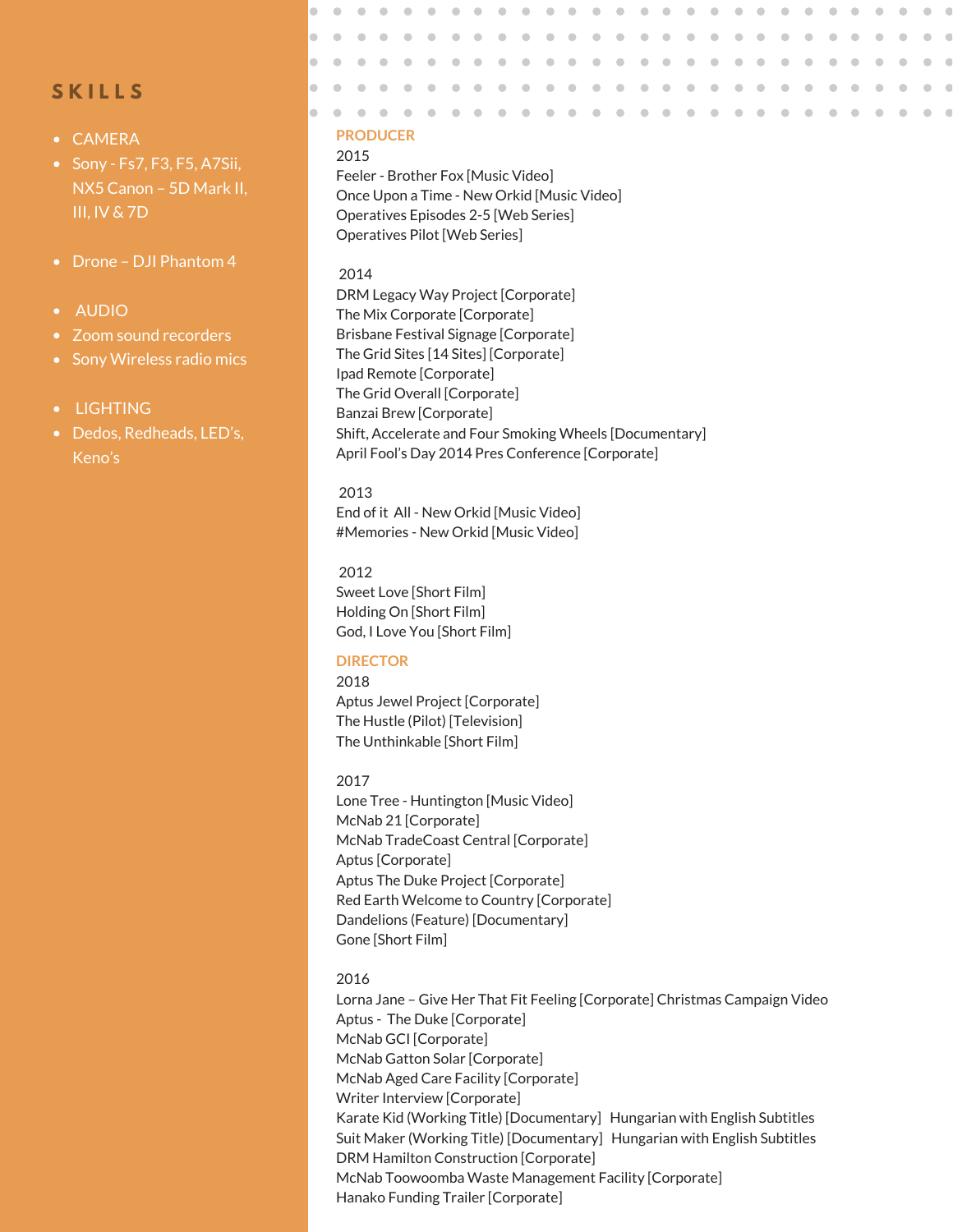### $\blacksquare$ **DIRECTOR**

 $\bullet$ 

 $\qquad \qquad \blacksquare$ 

2015

Feeler - Brother Fox [Music Video] Once Upon a Time - New Orkid [Music Video] Operatives Episodes 2-5 [Web Series] Operatives Pilot [Web Series]

 $\bullet$  $\triangle$  $\bigcirc$  $\qquad \qquad \bullet$ 

 $\triangle$  $\bullet$  $\qquad \qquad \bullet$ 

#### 2014

DRM Legacy Way Project [Corporate] Ipad Remote [Corporate] The Grid Overall [Corporate] Banzai Brew [Corporate] Shift, Accelerate and Four Smoking Wheels [Documentary] April Fool's Day 2014 Pres Conference [Corporate]

 $\bullet$  $\bullet$  $\bullet$  $\bullet$ 

 $\qquad \qquad \blacksquare$ 

 $\begin{array}{c} \begin{array}{c} \begin{array}{c} \begin{array}{c} \end{array} \end{array} \end{array} \end{array}$  $\qquad \qquad \Box$  $\qquad \qquad \blacksquare$ 

 $\bullet$  $\qquad \qquad \bullet$  $\bigcirc$  $\bigcirc$  $\bullet$  $\bigcirc$  $\qquad \qquad \Box$  $\triangle$ 

> $\qquad \qquad \blacksquare$  $\qquad \qquad \Box$

 $\bullet$  $\bullet$ 

 $\begin{array}{c} \begin{array}{c} \begin{array}{c} \begin{array}{c} \end{array} \end{array} \end{array} \end{array}$  $\bullet$  $\begin{array}{c} \bullet \\ \bullet \end{array}$   $\bullet$  $\triangle$ 

#### 2013

End of it All - New Orkid [Music Video] #Memories - New Orkid [Music Video]

#### 2012

Holding On [Short Film]

#### **EDITOR**

2018 Aptus Jewel Project [Corporate] The Hustle (Pilot) [Television] The Unthinkable [Short Film]

#### 2017

Lone Tree - Huntington [Music Video] McNab 21 [Corporate] McNab TradeCoast Central [Corporate] Aptus [Corporate] Aptus The Duke Project [Corporate] Red Earth Welcome to Country [Corporate] Dandelions (Feature) [Documentary] Gone [Short Film]

#### 2016

Lorna Jane – Give Her That Fit Feeling [Corporate] Christmas Campaign Video Aptus - The Duke [Corporate] McNab GCI [Corporate] McNab Gatton Solar [Corporate] McNab Aged Care Facility [Corporate] Writer Interview [Corporate] Karate Kid (Working Title) [Documentary] Hungarian with English Subtitles Suit Maker (Working Title) [Documentary] Hungarian with English Subtitles DRM Hamilton Construction [Corporate] McNab Toowoomba Waste Management Facility [Corporate] Hanako Funding Trailer [Corporate]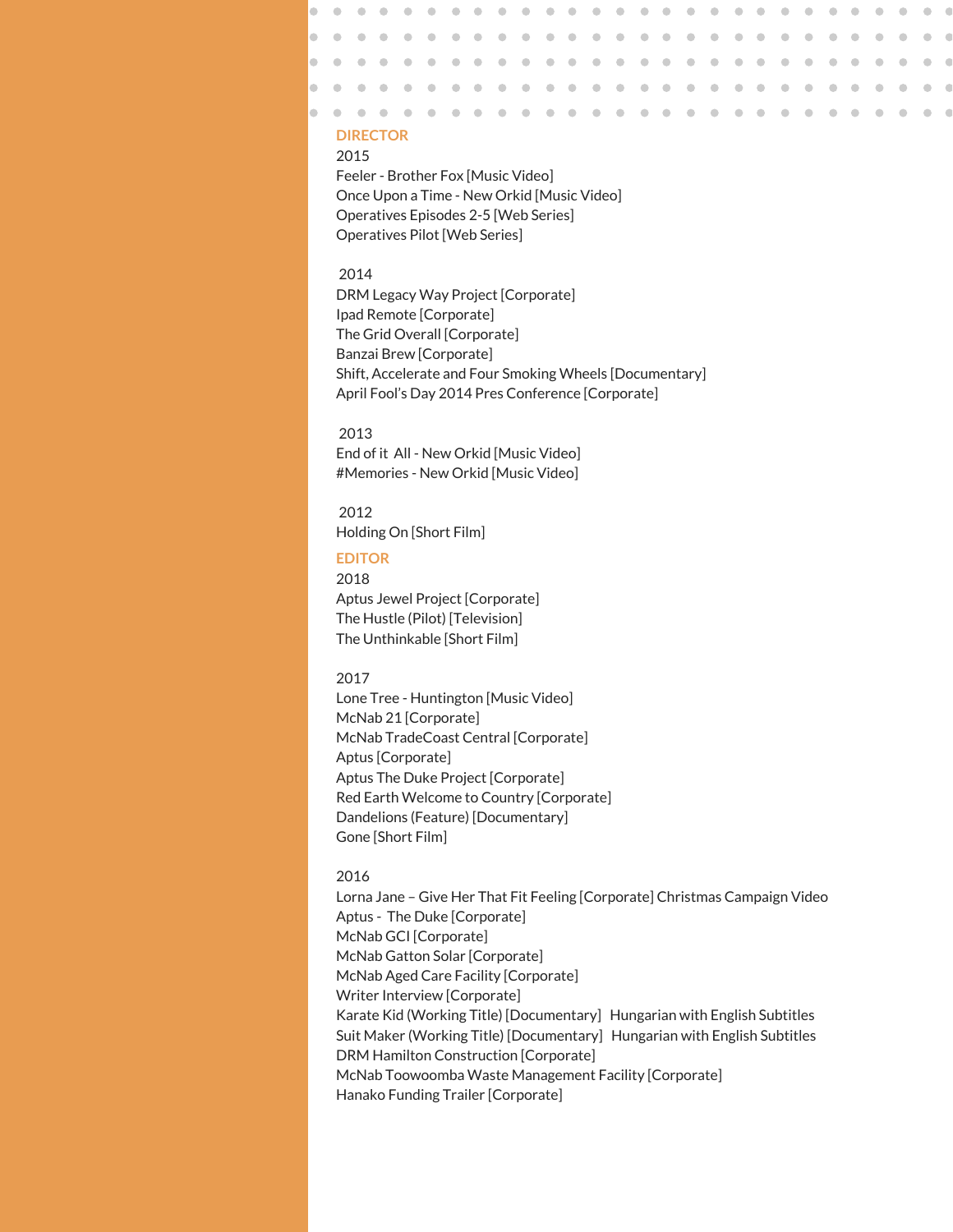### **EDITOR**

#### 2015

Feeler - Brother Fox [Music Video] Once Upon a Time - New Orkid [Music Video] Operatives Episodes 2-5 [Web Series] Operatives Pilot [Web Series]

 $\bullet$  $\triangle$  $\bigcirc$  $\qquad \qquad \Box$  $\bigcirc$  $\triangle$  $\bullet$ ۰  $\sqrt{2}$  $\triangle$  $\triangle$ 

 $\triangle$  $\triangle$  $\triangle$  $\qquad \qquad \blacksquare$  $\qquad \qquad \blacksquare$  $\triangle$  $\triangle$  $\qquad \qquad \blacksquare$  $\qquad \qquad \Box$  $\bullet$  $\qquad \qquad \blacksquare$ 

#### 2014

DRM Legacy Way Project [Corporate] Ipad Remote [Corporate] The Grid Overall [Corporate] Banzai Brew [Corporate] Shift, Accelerate and Four Smoking Wheels [Documentary] April Fool's Day 2014 Pres Conference [Corporate]

 $\bullet$ 

#### 2013

The Art of Fighting - SQ Development Trailer [Corporate] Power The Kid (Silver Screen Pictures) [Corporate] Arts Pop - Ravensbourne [Documentation] QUT Re-Delivery Project - Typography [Corporate] - Wearable Architecture [Corporate] - Peoples and Practices [Corporate] - Film Costume Design [Corporate]

- August Osage County Play [Corporate]

End of it All - New Orkid [Music Video]

#Memories - New Orkid [Music Video]

Schoolies 2012 Promo [Corporate]

### 2012

Holding On [Short Film] The Wilston Murder: The Story of Betty Shanks [Documentary] - Winner Best Documentary QNFA 2012- Pro Sessions [TV Segment] I Just Want To Fall - Greer Sullivan [Music Video] Yuin Huzami - Huz Sane ft Mr Laneous [Music Video] Windows Phone App - Microsoft [Corporate]

#### **ART DIRECTOR**

2012 Ache [Short Film]